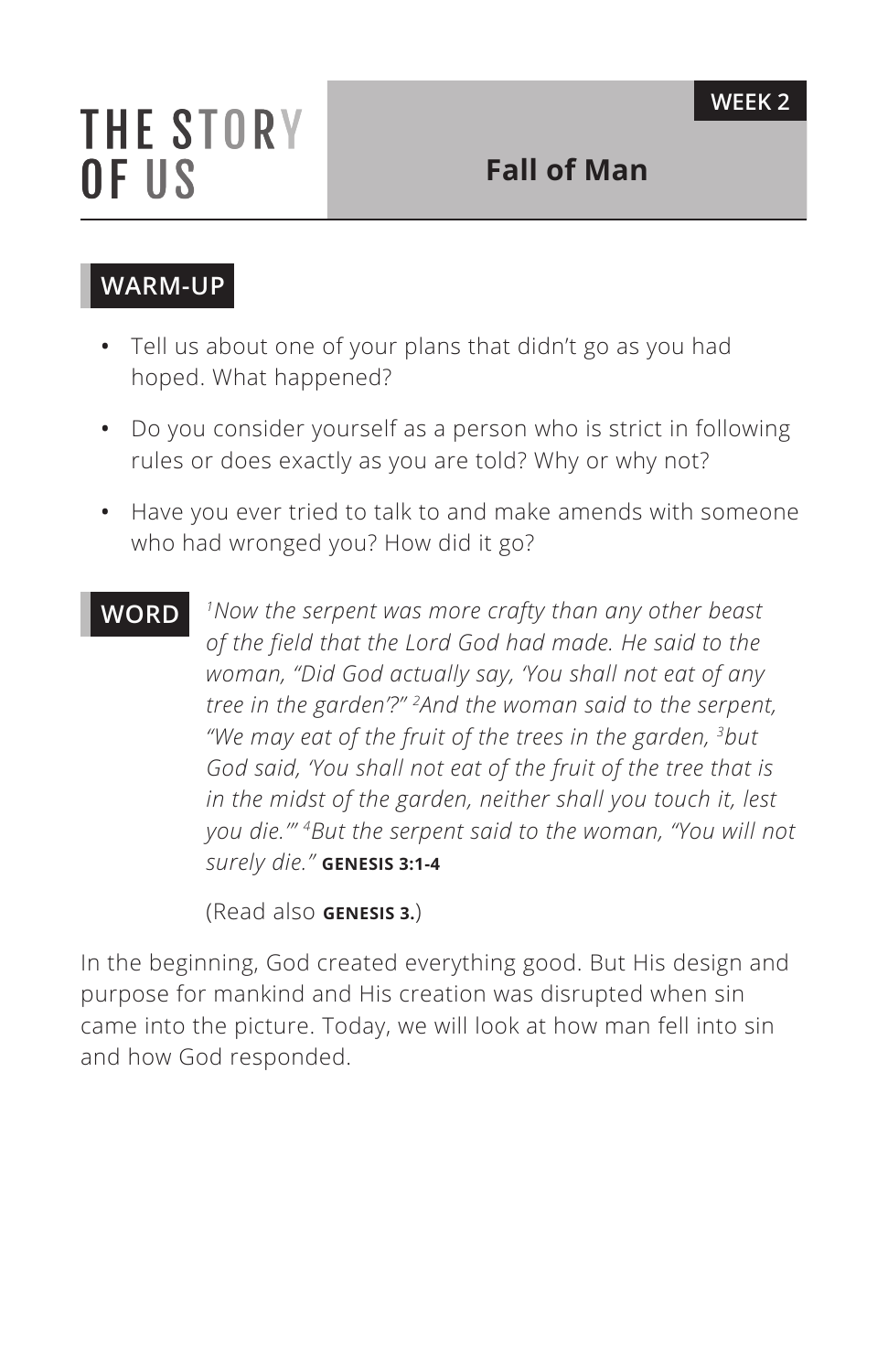#### **1 Man was deceived by Satan's lies.**

*3". . . but God said, 'You shall not eat of the fruit of the tree that is in the midst of the garden, neither shall you touch it, lest you die.'" 4But the serpent said to the woman, "You will not surely die." ^***GENESIS 3:3,4**

#### (Read also **^GENESIS 3:5.**)

Satan is God's enemy and he hates what God loves. He is determined to destroy God's creation and exalt himself above God. He is also the father of lies, deceiving mankind and confusing us regarding God's promises and commands. Satan, in the form of a serpent, deceived Adam and Eve about God's commands. When we listen to the father of lies, we will surely end up doubting God's Word and stray from His design and purpose in our lives. What does Jesus say about how we can know and abide in the truth? (John 8:31,32)

## **2 Man disobeyed God's command.**

*So when the woman saw that the tree was good for food, and that it was a delight to the eyes, and that the tree was to be desired to make one wise, she took of its fruit and ate, and she also gave some to her husband who was with her, and he ate. ^***GENESIS 3:6**

Because Adam and Eve listened to Satan's lies, they fell into temptation and disobeyed God's command. When we listen to lies, we stray from God's intended purpose for us and our relationship with HIm. The lies of the enemy deceive us, making us believe we know what is best for ourselves apart from God's command—this leads to disobedience, which results in death and eternal separation from God (Romans 3:23). How does being separate from God cause us to forget our identity and the purpose He gave us? Tell about a time the lies of the enemy caused you to forget the true words of God.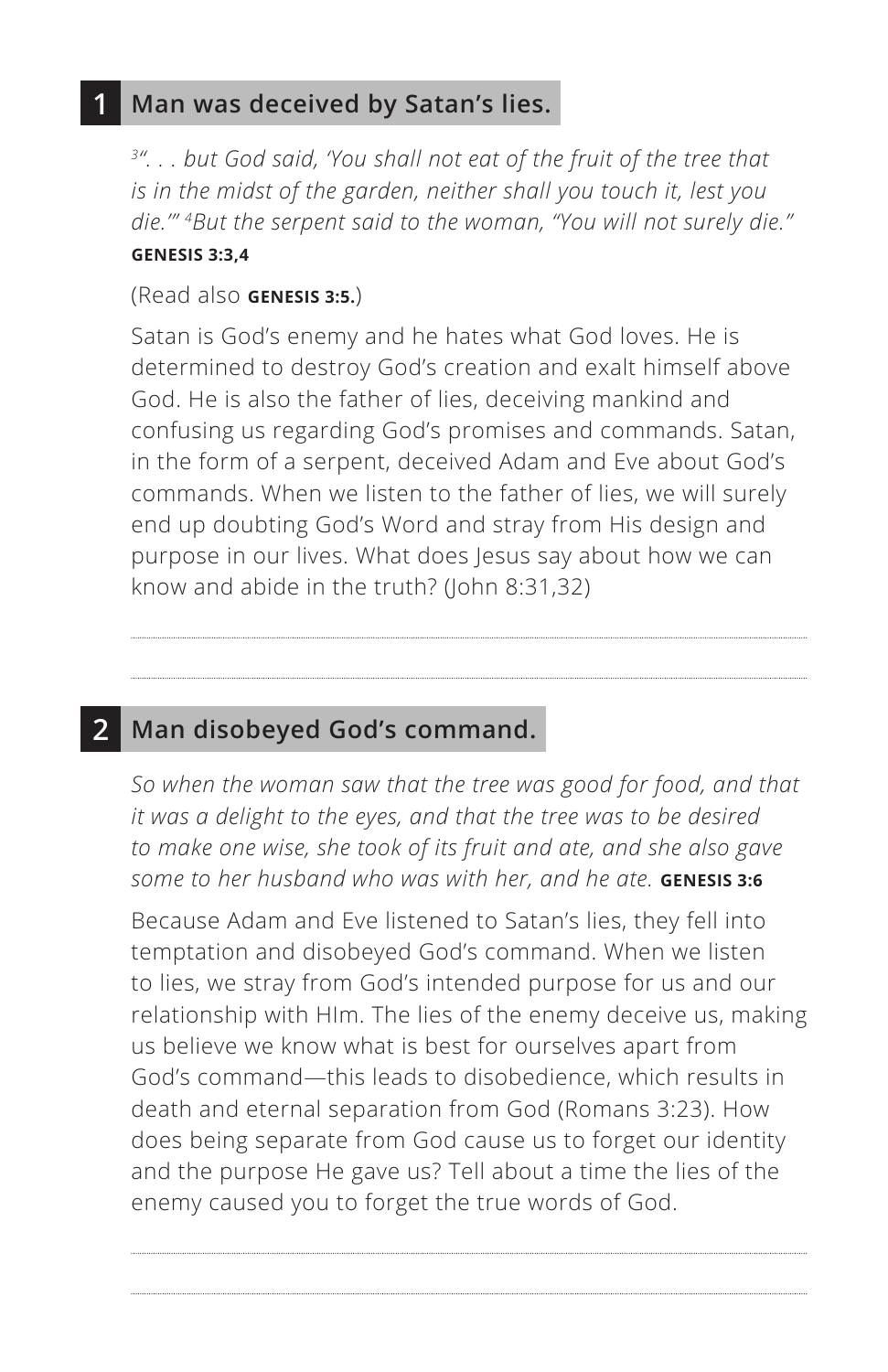### **3 Man was found and clothed by God.**

*8And they heard the sound of the Lord God walking in the garden in the cool of the day, and the man and his wife hid themselves from the presence of the Lord God among the trees of the garden. 9But the Lord God called to the man and said to him, "Where are you?" . . . 21And the Lord God made for Adam and for his wife garments of skins and clothed them. ^***GENESIS 3:8,9,21**

#### (Read also **GENESIS 3:7-24.**)

Despite man's disobedience, God initiated reconciliation with them. Even though God knew exactly where Adam and Eve were, both physically and spiritually, He sought them out and wanted to know how they were and what led them to disobey Him. He provided them with clothing of skins when they saw that they were naked, thus making the first sacrifice for sin. Even now, God desires to bring back His relationship with us and cleanse us from our sin. How has God revealed Himself to you and reconciled your relationship with Him?

# **APPLICATION**

- **•** Do you have an intimate relationship with God? Do you desire to continuously walk with Him? Would like to make the decision to do so today?
- **•** Are there lies that Satan has been throwing at you? What are two things that you can do this week to abide in the Word and live in God's truth?
- **•** Do you have a family member or friend who needs to be reminded of his or her original purpose and identity in God? Commit to pray for and preach the gospel to that person this week.